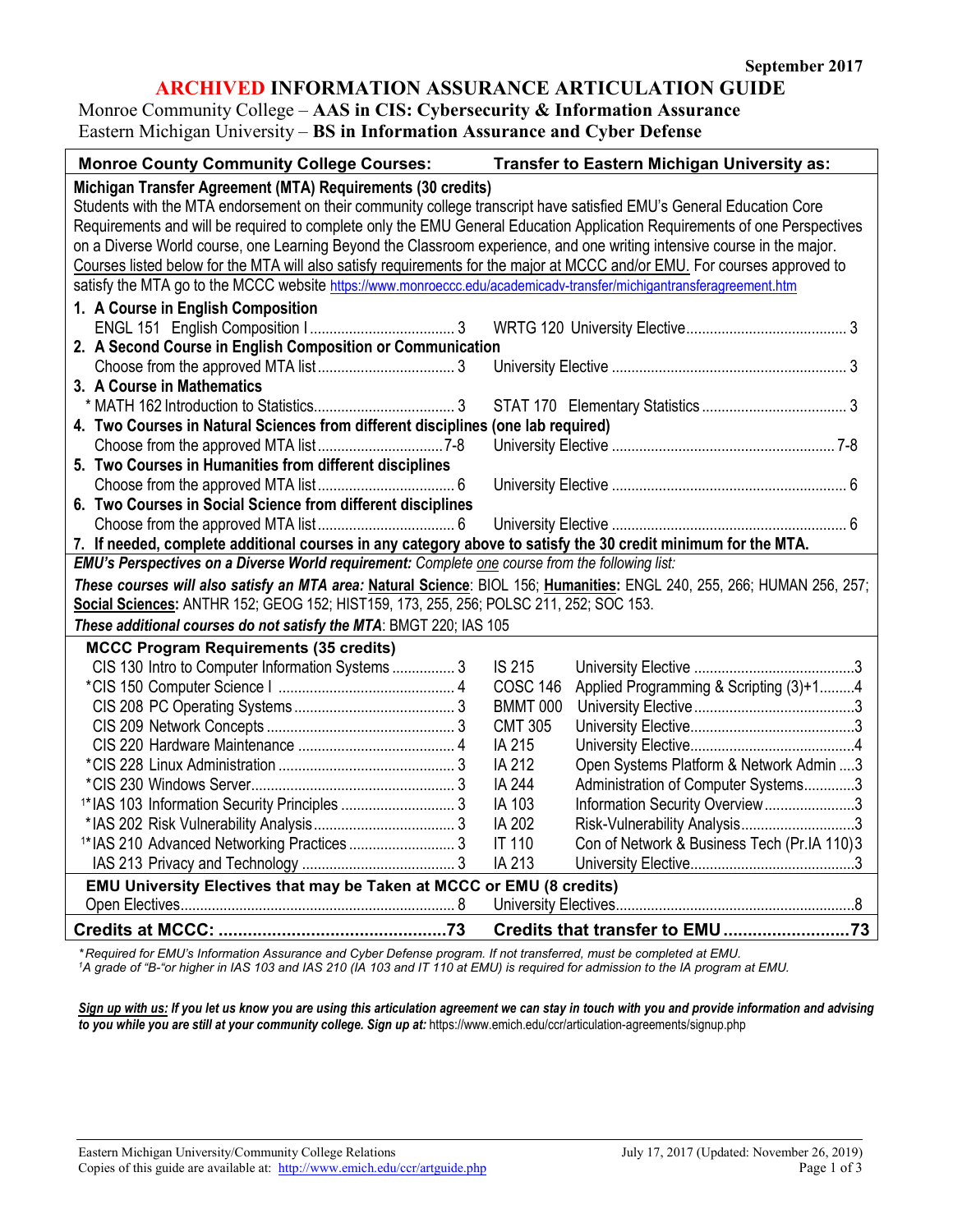## **ARCHIVED INFORMATION ASSURANCE ARTICULATION GUIDE**

Monroe Community College – **AAS in CIS: Cybersecurity & Information Assurance**

Eastern Michigan University – **BS in Information Assurance and Cyber Defense**

| <b>Completion at EMU of the</b><br><b>Information Assurance Program</b>                                                     | Sample sequences for completing the program:                                                          |
|-----------------------------------------------------------------------------------------------------------------------------|-------------------------------------------------------------------------------------------------------|
| IA 103 and IT 110 (IAS 103 and IAS 210 at MCCC) must be<br>completed with a grade of "B-" or higher for admission to the IA | Courses may not be offered every semester. Meet with a program<br>advisor to plan a program of study. |
| major and to enroll in IA 300-level courses                                                                                 | <b>FALL START</b>                                                                                     |
| <b>Major Requirements</b><br>(51 credits)                                                                                   | Fall semester (12 credits)                                                                            |
| <b>Information Assurance Required Courses (45 credits)</b>                                                                  |                                                                                                       |
|                                                                                                                             | LEGL 320 (may be taken in any semester)  3                                                            |
| COSC 274 Intro to Applied Cryptography3                                                                                     | IT 150<br>IA 322                                                                                      |
| IA 322                                                                                                                      |                                                                                                       |
| Policy Development in Info Assurance (GEWI)3<br><b>IA 329W</b>                                                              | Winter semester (15 credits)                                                                          |
| IA 385<br>Database Management & Security 3                                                                                  | IT 254                                                                                                |
| <sup>1</sup> IA 387L4 Co-operative Education (GELB)3                                                                        | IA 385                                                                                                |
| Malware Analysis & Reverse Engineering 3<br>IA 400                                                                          | IA 400                                                                                                |
| IA 427                                                                                                                      | IA 427                                                                                                |
| Ethical Hacking and Offensive Security 3<br>IA 445                                                                          |                                                                                                       |
| IA 455                                                                                                                      | Fall semester (12 credits)<br>IA 445                                                                  |
| Adv. Operating Systems Security & Admin3<br>IA 462                                                                          | IA 473                                                                                                |
| IA 473                                                                                                                      | IA 495                                                                                                |
| IA 495                                                                                                                      |                                                                                                       |
| Networking I (Previously IA 150)3<br><b>IT 150</b>                                                                          |                                                                                                       |
| <b>IT 254</b><br>Networking II (Previously IA 354)3                                                                         | Winter semester (12 credits)                                                                          |
|                                                                                                                             | IA 455                                                                                                |
|                                                                                                                             | IA 462                                                                                                |
| IA Restricted Electives (6 hours)                                                                                           |                                                                                                       |
| IA 425 Cyber Crime Investigation I (3)                                                                                      |                                                                                                       |
| IA 428 Digital Forensics II (3)                                                                                             | <b>WINTER START</b>                                                                                   |
| IA 471 Data and Privacy (3)                                                                                                 | Winter semester (12 credits)                                                                          |
| IA 474 Applied Data Mining for IA (3)                                                                                       |                                                                                                       |
| IA 475 Adv Topics in Information Security (3)                                                                               | LEGL 320 (may be taken in any semester)  3                                                            |
| IA 476 Enterprise Security Analytics (3)                                                                                    | IT 150                                                                                                |
| Any 300-level or higher IA, COSC, or CIS course not already                                                                 |                                                                                                       |
| taken $(3)$                                                                                                                 | Fall semester (12 credits)                                                                            |
|                                                                                                                             | IA 322                                                                                                |
|                                                                                                                             | IA 385                                                                                                |
|                                                                                                                             | IA 400                                                                                                |
|                                                                                                                             |                                                                                                       |
|                                                                                                                             | Winter semester (12 credits)                                                                          |
| <sup>1</sup> Satisfies EMU's Learning Beyond the Classroom requirement                                                      | IT 254                                                                                                |
| NOTE: A minimum of 124 credits is required to graduate. If insufficient                                                     | IA 445                                                                                                |
| credits are transferred, students must take additional credits at EMU<br>to satisfy the 124 credit minimum.                 | IA 462                                                                                                |
|                                                                                                                             | IA 473                                                                                                |
|                                                                                                                             | One Cryptology course (advisor approval required)  3                                                  |
|                                                                                                                             | Fall semester (15 credits)                                                                            |
|                                                                                                                             | IA 455                                                                                                |
|                                                                                                                             | IA 495                                                                                                |
|                                                                                                                             |                                                                                                       |
|                                                                                                                             |                                                                                                       |
|                                                                                                                             |                                                                                                       |